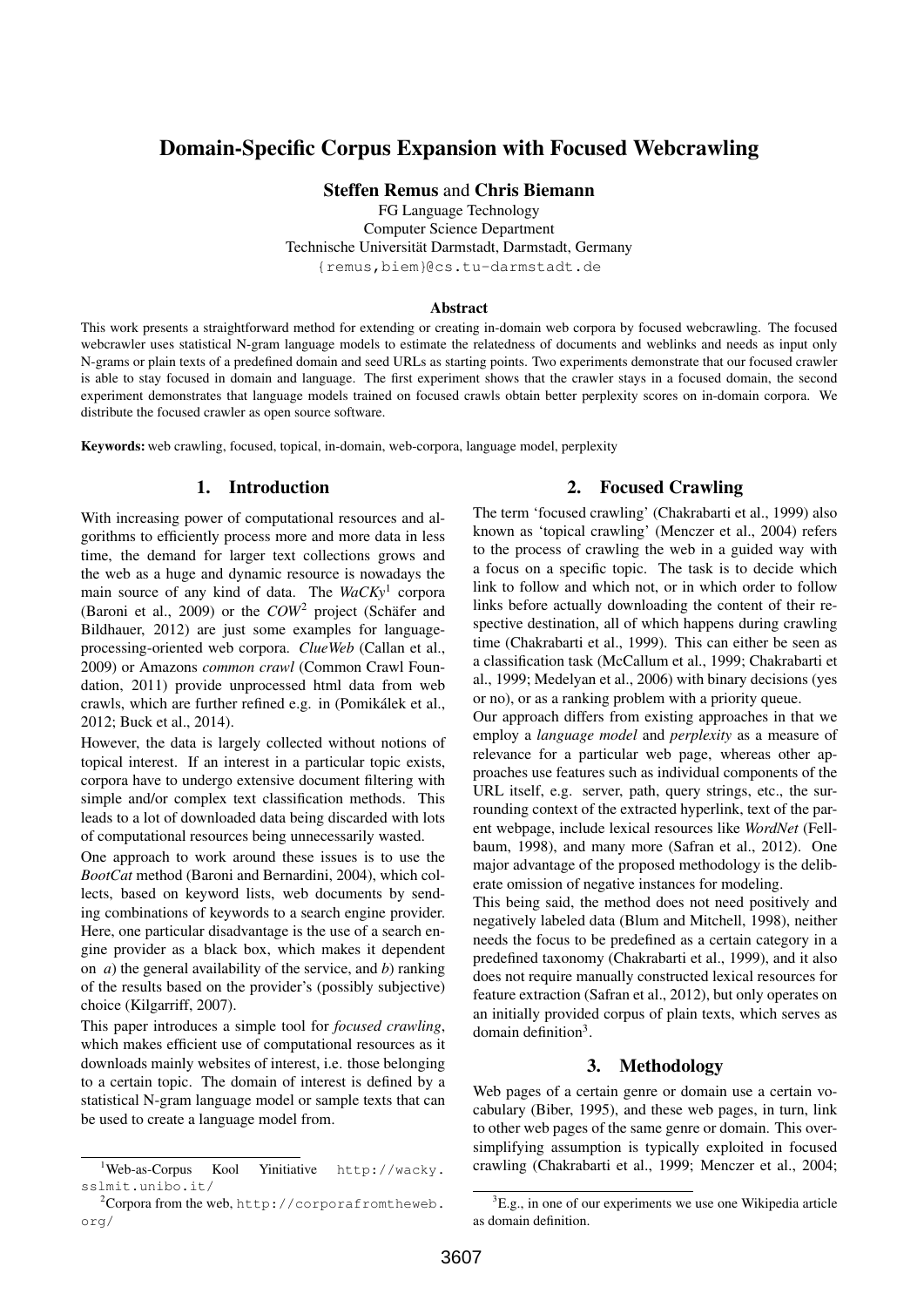

Figure 1: Schematic overview of our focused crawling process.

Safran et al., 2012; Medelyan et al., 2006). Our approach on focused crawling relies on statistical *language models* combined with *perplexity* as a measure of relatedness. The priority of an extracted weblink is determined by the perplexity value of its parent document.

### 3.1. Modeling Domain Specificity

In this work, we employ statistical N-gram language models. Specifically, we use Kneser and Ney (1995)'s method, which constitutes the state of the art in word-based language modeling. In our experiments we used a 5-gram model<sup>4</sup>. Also, we filtered numbers and punctuation characters and considered only sequences with a minimum length of five words.

#### 3.2. Perplexity Measure

Perplexity, often used to evaluate language model performance, is defined as  $PP(X) = 2^{H(X)}$ , where

$$
H(X) = -\frac{1}{|X|} \sum_{x \in X} \log_2 p(x)
$$
 (1)

is the cross entropy and  $p(x)$  refers to the probability of a particular N-gram in the set of test N-grams X. The *boil*erpipe toolkit<sup>5</sup> (Kohlschütter et al., 2010) is used for *html stripping* and *boilerplate* removal.

URLs are prioritized based on the perplexity value of the parent document, i.e. the document it was extracted from. We maintain a priority-queue-like structure of URLs which have been collected so far and process this queue in increasing<sup>6</sup> order. URLs, which were extracted from documents that consent with the language model are thus considered for download before those with less consensus. Figure 1 shows a schematic overview of this basic crawling procedure.

# 3.3. System Architecture

Following Baroni et al. (2009), Schäfer and Bildhauer (2012), and Callan et al.  $(2009)^7$  we use *Heritrix*<sup>8</sup> (Mohr et al., 2004) as the base crawler since it provides a well-established and sophisticated crawling framework and is extensible due to its modular design.

Heritrix's architecture follows suggestions by Manning et al. (2008) and uses one queue per server; the set of all queues is called *frontier*. Our priority scheme includes URL and server queues such that the priority of a server queue is determined by the highest priority of a member URL. Additionally, a bucketing strategy is introduced, which splits the perplexity range into three buckets called HIGH, MEDIUM, and NORMAL. URLs in higher prioritized buckets will be downloaded before others, even if this delays the overall crawling process<sup>9</sup>. These boundaries have to be assigned by the user and can be determined by running short test crawls.

#### 4. Experiments

We conduct two experiments:

- 1. focused vs. non-focused small scale, single threaded crawls, limited to seed websites, and
- 2. focused vs. non-focused large scale, parallelized crawl for the German educational domain.

Our notion of "non-focused" is the default breadth-firstsearch-like crawling strategy in Heritrix.

For the first experiment we defined four seed URLs, each coming from the same language as one other and the same domain as one other, but not both. We chose *cats* and *technology* as domains and English and German as languages. The crawls are limited to the websites defined by the seed URLs, which comprise websites from a technical topic and a cat related topic. Maximally 100 documents are collected in a non-focused setting for reference purposes and in the following focused settings: We created two language models, one from the Wikipedia article for *cat*<sup>10</sup> and one for *Hauskatze*<sup>11</sup> (eng. *domestic cat*) and initialized two focused crawls for each language model. We then count the number of documents that were downloaded from each of the website servers. Our hypothesis is that the focused crawls download more documents from the websites that correspond to their domain definition.

For the second experiment we conducted a larger crawl and collected roughly 500GB of html data on the *German educational domain* in a non-focused and in a focused setting. The initial domain defining corpus is provided by

<sup>4</sup> 5-grams were chosen because personal experience in preliminary experiments yielded better results than other N-gram models. <sup>5</sup>https://code.google.com/p/boilerpipe

<sup>&</sup>lt;sup>6</sup>A lower perplexity score is preferable over a higher value.

<sup>7</sup> For ClueWeb12 ( http://www.lemurproject.org/ clueweb12.php/ ).

<sup>8</sup>http://crawler.archive.org developed and used by the Internet Archive Project: https://archive.org

 $9^9$ Using this strategy it is also possible to dynamically change the behavior of the crawl during runtime, e.g. by adapting threshold values for current needs.

<sup>10</sup>http://en.wikipedia.org/w/index.php? title=Cat&oldid=651849595

<sup>11</sup>http://de.wikipedia.org/w/index.php? title=Hauskatze&oldid=139331448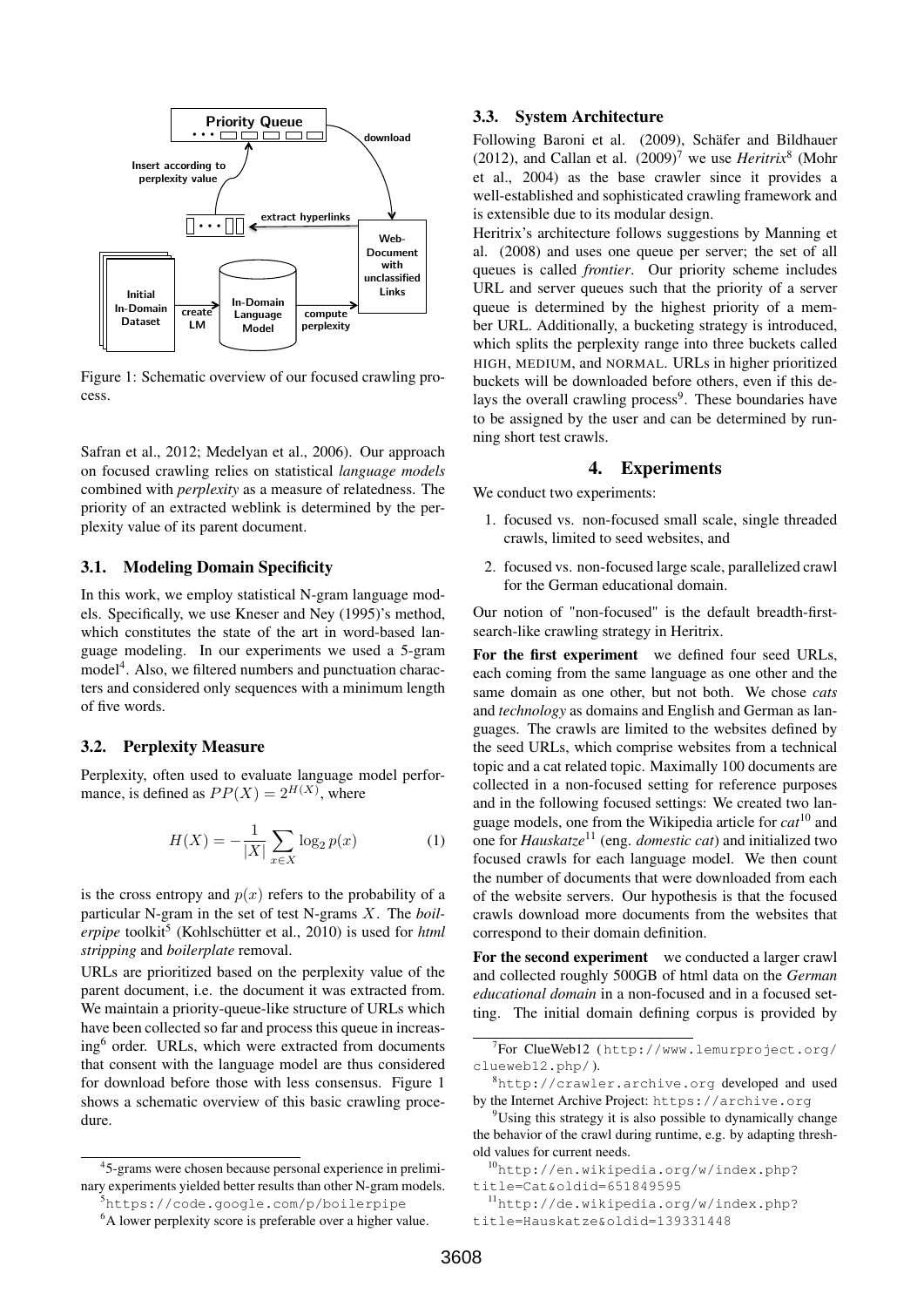

Table 1: Number of downloaded web pages for a nonfocused crawl and two focused crawls based on an English and German language model for the domain "cats". The crawls were bound to English and German technical and cat-related seed websites. Crawls were limited to 100 documents in total.

Nam et al. (2014) and its size is around 800K unique sentences. We split the corpus into two equally-sized *training* and *test* sets, where we use the training set for initialization of the language model and the test set for testing the crawler's performance after the crawl has ended. The language of the original data is mainly German but contains small amounts of other languages. The distribution of languages in the corpus is listed in Table 2.

We then built different language models using the training set plus the cleaned plain text data. This is done in intervals, after collecting certain amounts of data during the crawl. At each interval the resulting language models are evaluated using the test set. Further, we took care of sentence deduplification, such that each sentence occurs only once for training the individual language models.

For evaluation, we calculate perplexity of the language model trained on the aggregated corpora on the test set. Our hypothesis is that a more focused crawl lets the perplexity value decline faster. We manually selected about 20 seed URLs, which refer to webpages related to the German educational domain. The maximum perplexity score achievable for the language model on the training data is around 10<sup>7</sup> , which happens if only unknown words occur in a document. We discard links from documents with a perplexity larger than  $10<sup>5</sup>$ . Note that the crawl is not bound by any other limitation than perplexity scores. Hence, web pages are collected from arbitrary top-level domains, which is another advantage over corpora created with top-level-domain crawling (Goldhahn et al., 2014).

#### 5. Results

Results of the first experiment, shown in Table 1, indicate that the focused crawler is able to focus on the specified topic. The non-focused crawl collects documents from all four websites in equal quantities as expected. The focused crawls, on the other hand, mainly download documents from servers that correspond to their domain definition. E.g. the focused crawl based on the English Wikipedia article for cat downloads most documents from catchannel.com, a website containing cat related content in English.

| Language | train | test  | f     | n f   |
|----------|-------|-------|-------|-------|
| de       | 96.81 | 96.83 | 92.31 | 15.51 |
| $f_{r}$  | 0.57  | 0.56  | 0.62  | 3.09  |
| en       | 0.00  | 0.00  | 4.50  | 73.19 |
| nl       | 0.02  | 0.02  | 0.22  | 0.55  |
| es       | 0.00  | 0.00  | 0.26  | 1.58  |
| it.      | 0.01  | 0.01  | 0.32  | 1.16  |
| other    | 2.59  | 2.58  | 1.78  | 4.91  |

|  | Table 2: Distribution of languages in $%$ in the train and test |  |  |  |
|--|-----------------------------------------------------------------|--|--|--|
|  | set as well in the focused $(f)$ and non-focused $(n f)$ crawl. |  |  |  |

plained in the following sections.

# 5.1. Adapting to Language

Because the crawler is generally un-bound, we collect URLs from a variety of top-level domains and also documents containing texts from different languages, something which obviously happens to a much larger extent in the nonfocused setting (cf. Table 2).

English is the main interfering language since it is also the prevalent language used in the web. The focused crawl still roughly collects equal proportions of languages as in the training corpus.

### 5.2. Adapting to Domain

As described in Section 4. we built separate language models at intervals, i.e. after a certain amount of data was collected. The perplexity values on the held-out test set decreases with increasing corpus size in the focused crawl and increases with increasing corpus size in the non-focused crawl (cf. Figure 2a). This is also due to the fact of incorporating a significant amount of non-target languages in the non-focused crawl.

Since German is the prevalent language in our test corpus with ∼96%, we re-evaluated test set perplexity for the same chunks of data by selecting only German documents<sup>12</sup>. Figure 2b shows that the focused crawler is able to harvest language relevant documents throughout the crawl. When only considering German documents from the crawled data, the focused crawl yields consistently lower perplexity values and the difference increases as the crawl progresses. However, while more data is collected, the larger becomes the fractional amount of relevant / German vs. irrelevant / non-German data. That is, after downloading 300M tokens, the unfocused crawl's usable German data amounts to 61M tokens and the focused crawl's yields 277M tokens, which increases harvest by a factor of over 4.5.

# 6. Conclusion & Future Work

In this work, we presented a straightforward solution for corpus expansion as a focused web crawling approach using N-gram language models and perplexity as means for assessing the relevance of a web page and its outgoing web links. Experiments revealed that the methodology is able to improve model performance by using more domain specific

Results for the second, large-scale experiment are ex-

<sup>12</sup>We use JLani from the ASV-toolbox (Biemann et al., 2008) for automatic language identification.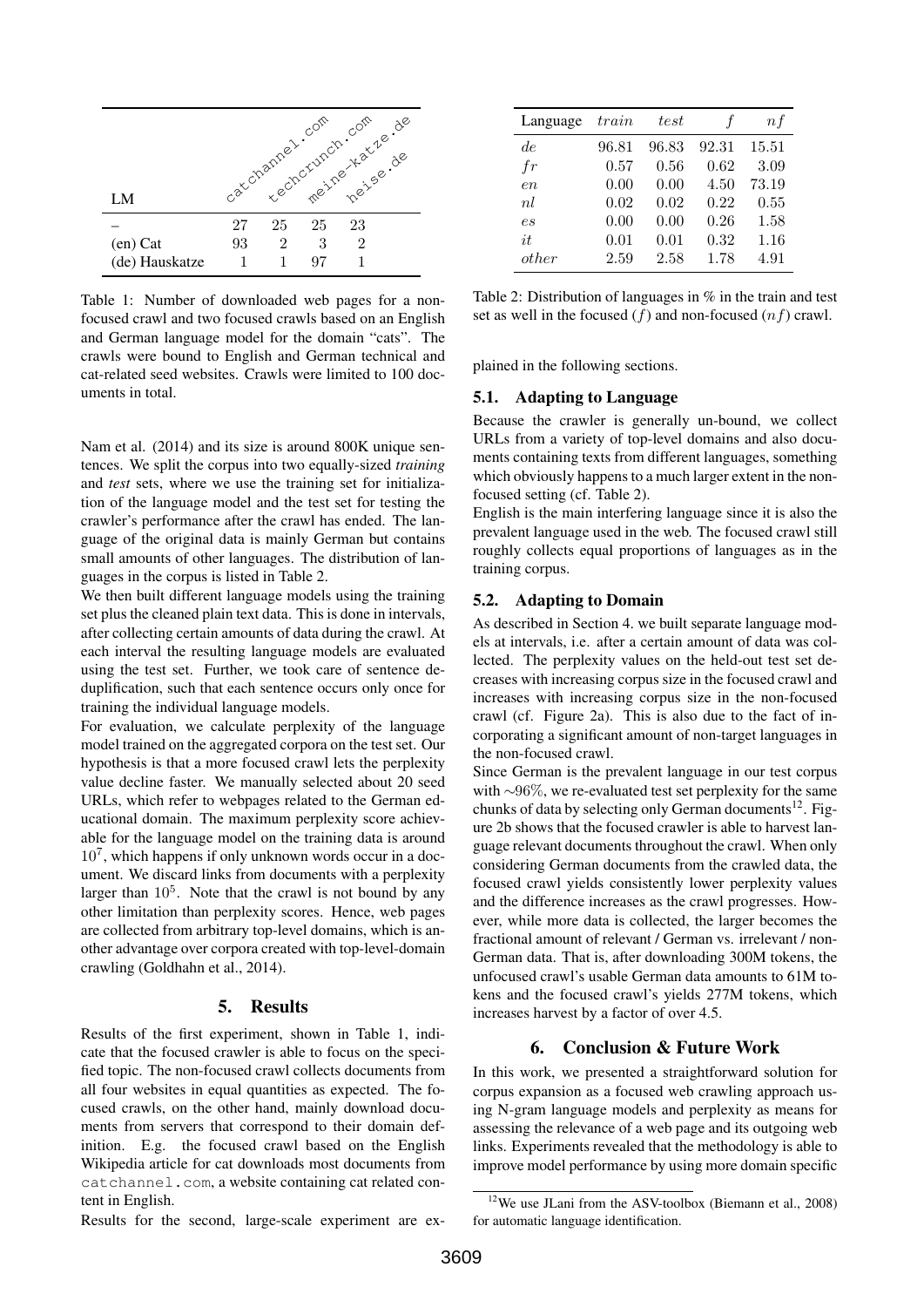

Figure 2: Perplexity on test set by crawl size for German educational data (a) and crawls filtered for German (b) comparing focused( $f$ ) and non-focused( $nf$ ) crawling. Perplexity is measured on the test set, where *out of vocabulary* words on the basis of the train set are considered (oov) or removed (no oov). The corpus size is given in terms of the number of additional tokens for the training set. Table (c) shows the absolute number of tokens of German data vs. downloaded data for both crawls.

data provided by the focused crawl. The software is made available as open source application $13$ .

# Acknowledgments

This work has been supported by the German Institute for Educational Research (DIPF) under the KDSL program.

#### References

- Baroni, M. and Bernardini, S. (2004). Bootcat: Bootstrapping corpora and terms from the web. In *Proceedings of the 4th International Conference on Language Resources and Evaluation (LREC)*, pages 1313–1316, Lisbon, Portugal. European Language Resources Association (ELRA).
- Baroni, M., Bernardini, S., Ferraresi, A., and Zanchetta, E. (2009). The wacky wide web: a collection of very large linguistically processed web-crawled corpora. *Language Resources and Evaluation*, 43(3):209–226.
- Biber, D. (1995). *Dimensions of Register Variation: A Cross-Linguistic Comparison*. Cambridge University Press, Cambridge.
- Biemann, C., Quasthoff, U., Heyer, G., and Holz, F. (2008). Asv toolbox: a modular collection of language exploration tools. In *Proceedings of the Sixth International Conference on Language Resources and Evaluation (LREC)*, pages 1760–1767, Marrakech, Morocco.
- Blum, A. and Mitchell, T. (1998). Combining labeled and unlabeled data with co-training. In *Proceedings of the*

*Eleventh Annual Conference on Computational Learning Theory (COLT)*, pages 92–100, Madison, Wisconsin, USA.

- Buck, C., Heafield, K., and van Ooyen, B. (2014). N-gram counts and language models from the Common Crawl. In *Proceedings of the Ninth International Conference on Language Resources and Evaluation (LREC)*, pages 3579–3584, Reykjavik, Iceland.
- Callan, J., Hoy, M., Yoo, C., and Zhao, L. (2009). The ClueWeb09 dataset. http://lemurproject.org/about.php.
- Chakrabarti, S., van den Berg, M., and Dom, B. (1999). Focused crawling: a new approach to topic-specific web resource discovery. *Computer Networks*, 31(11– 16):1623–1640.
- Common Crawl Foundation. (2011). Common Crawl Dataset. http://www.commoncrawl.org/.
- Fellbaum, C. (1998). *WordNet: An Electronic Lexical Database*. Language, Speech, and Communication. The MIT Press.
- Goldhahn, D., Remus, S., Quasthoff, U., and Biemann, C. (2014). Top-level Domain Crawling for Producing Comprehensive Monolingual Corpora from the Web. In *Proceedings of the LREC-14 workshop on Challenges in the Management of Large Corpora (CMLC-2)*, pages 10–14, Reykjavik, Iceland.
- Kilgarriff, A. (2007). Googleology is bad science. *Computational Linguististics (CL)*, 33(1):147–151.
- Kneser, R. and Ney, H. (1995). Improved backing-off for m-gram language modeling. In *Proceedings of the IEEE International Conference on Acoustics, Speech and Signal Processing*, pages 181–184.

<sup>13</sup>https://tudarmstadt-lt.github.io/ topicrawler/